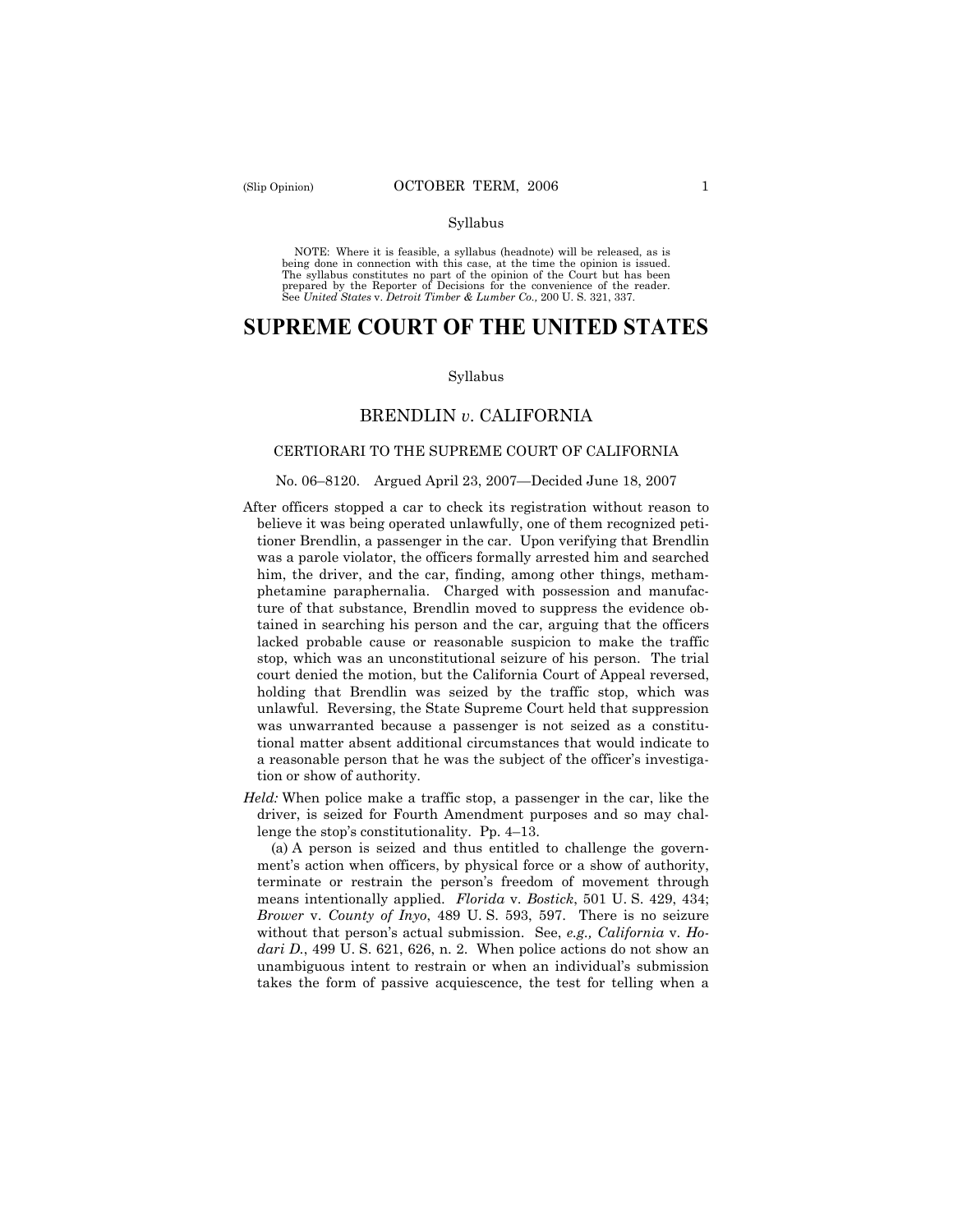#### Syllabus

seizure occurs is whether, in light of all the surrounding circumstances, a reasonable person would have believed he was not free to leave. *E.g., United States* v. *Mendenhall*, 446 U. S. 544, 554 (principal opinion). But when a person "has no desire to leave" for reasons unrelated to the police presence, the "coercive effect of the encounter" can be measured better by asking whether "a reasonable person would feel free to decline the officers' requests or otherwise terminate the encounter." *Bostick*, *supra*, at 435–436. Pp. 4–6.

(b) Brendlin was seized because no reasonable person in his position when the car was stopped would have believed himself free to "terminate the encounter" between the police and himself. *Bostick*, *supra*, at 436. Any reasonable passenger would have understood the officers to be exercising control to the point that no one in the car was free to depart without police permission. A traffic stop necessarily curtails a passenger's travel just as much as it halts the driver, diverting both from the stream of traffic to the side of the road, and the police activity that normally amounts to intrusion on "privacy and personal security" does not normally (and did not here) distinguish between passenger and driver. *United States* v. *Martinez-Fuerte*, 428 U. S. 543, 554. An officer who orders a particular car to pull over acts with an implicit claim of right based on fault of some sort, and a sensible person would not expect the officer to allow people to come and go freely from the physical focal point of an investigation into faulty behavior or wrongdoing. If the likely wrongdoing is not the driving, the passenger will reasonably feel subject to suspicion owing to close association; but even when the wrongdoing is only bad driving, the passenger will expect to be subject to some scrutiny, and his attempt to leave would be so obviously likely to prompt an objection from the officer that no passenger would feel free to leave in the first place. It is also reasonable for passengers to expect that an officer at the scene of a crime, arrest, or investigation will not let people move around in ways that could jeopardize his safety. See, *e.g., Maryland* v. *Wilson*, 519 U. S. 408, 414–415. The Court's conclusion comports with the views of all nine Federal Courts of Appeals, and nearly every state court, to have ruled on the question. Pp. 6–9.

(c) The State Supreme Court's contrary conclusion reflects three premises with which this Court respectfully disagrees. First, the view that the police only intended to investigate the car's driver and did not direct a show of authority toward Brendlin impermissibly shifts the issue from the intent of the police as objectively manifested to the motive of the police for taking the intentional action to stop the car. Applying the objective *Mendenhall* test resolves any ambiguity by showing that a reasonable passenger would understand that he was subject to the police display of authority. Second, the state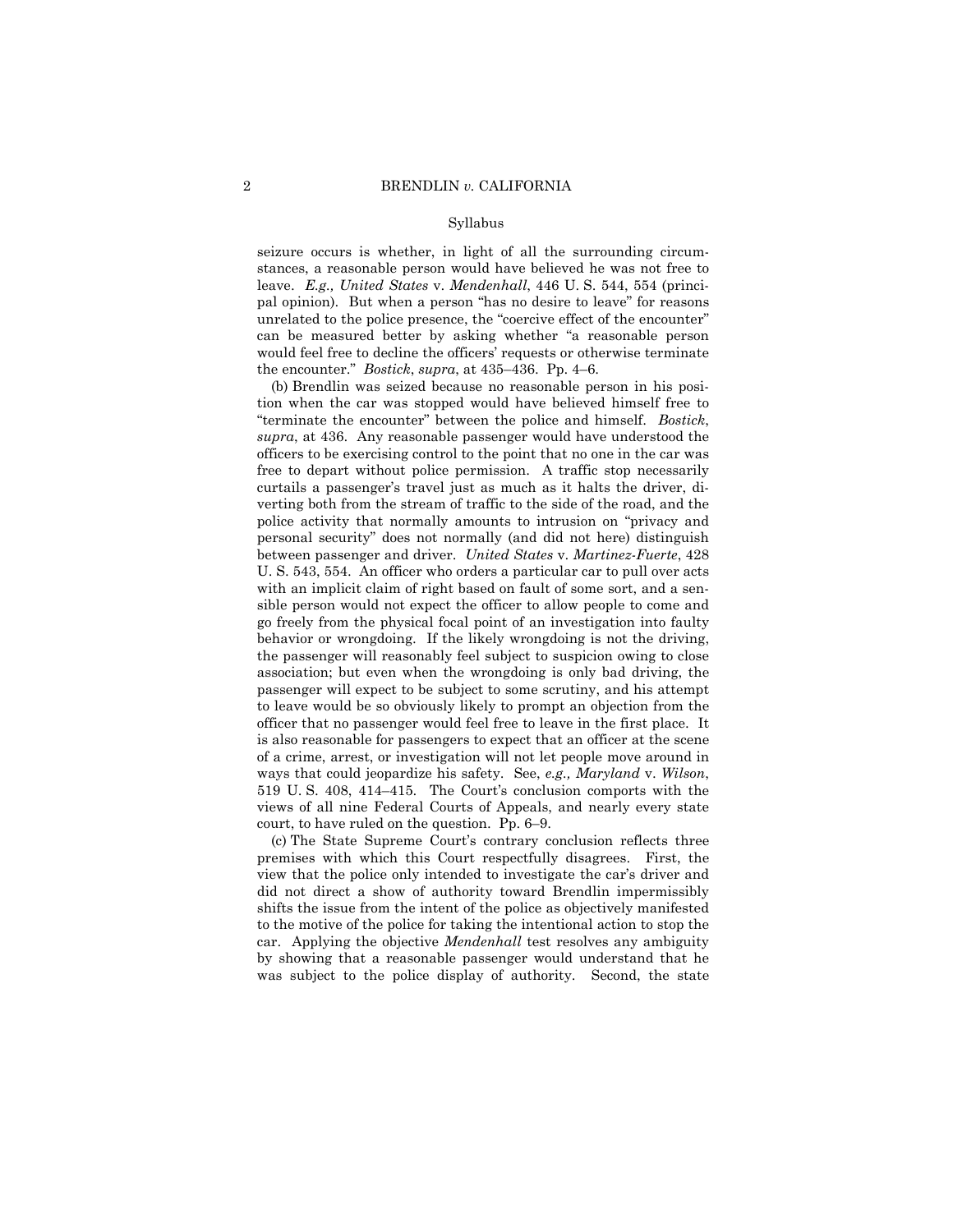### Syllabus

court's assumption that Brendlin, as the passenger, had no ability to submit to the police show of authority because only the driver was in control of the moving car is unavailing. Brendlin had no effective way to signal submission while the car was moving, but once it came to a stop he could, and apparently did, submit by staying inside. Third, there is no basis for the state court's fear that adopting the rule this Court applies would encompass even those motorists whose movement has been impeded due to the traffic stop of another car. An occupant of a car who knows he is stuck in traffic because another car has been pulled over by police would not perceive the show of authority as directed at him or his car. Pp. 9–13.

(d) The state courts are left to consider in the first instance whether suppression turns on any other issue. P. 13.

38 Cal. 4th 1107, 136 P. 3d 845, vacated and remanded.

SOUTER, J., delivered the opinion for a unanimous Court.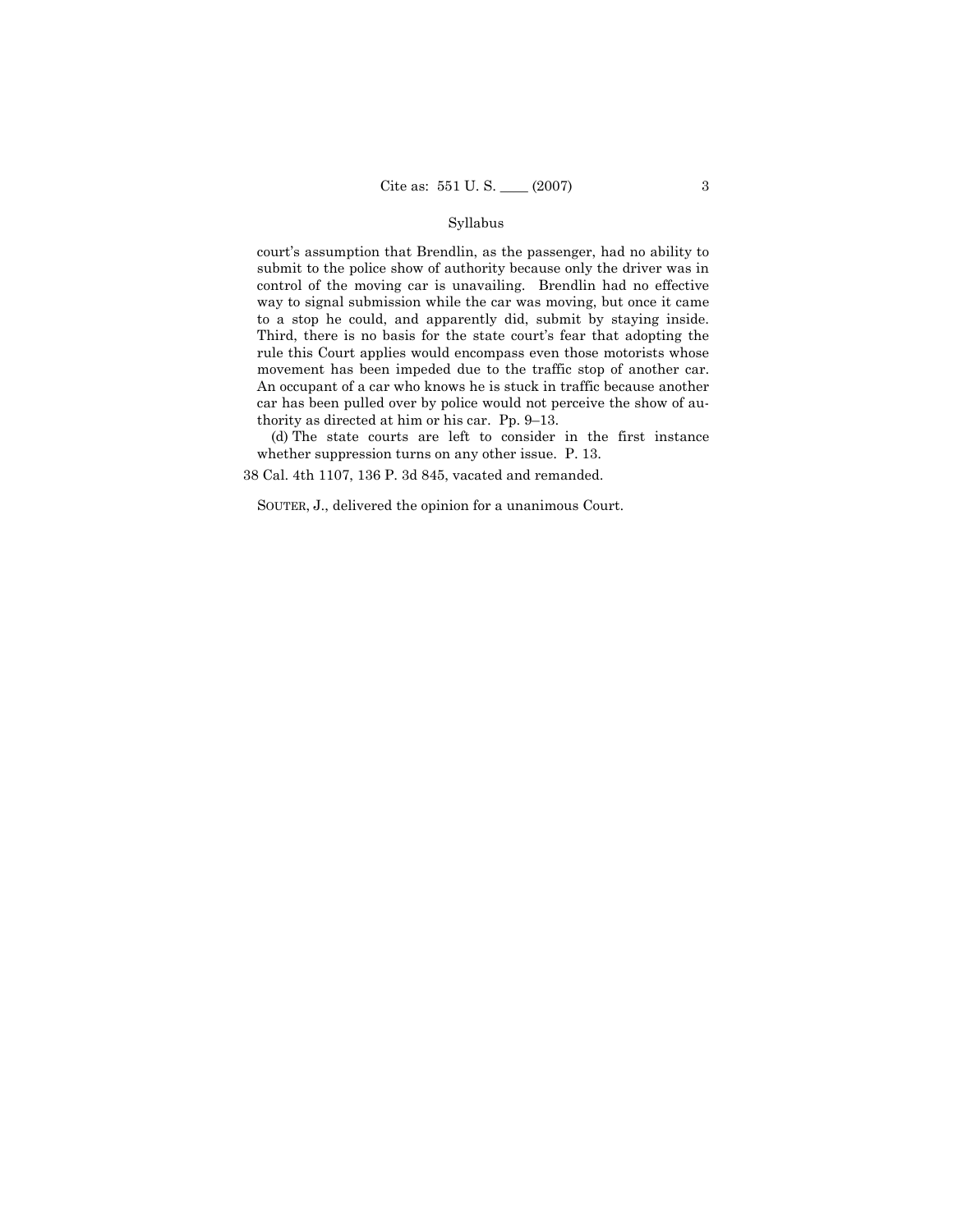NOTICE: This opinion is subject to formal revision before publication in the preliminary print of the United States Reports. Readers are requested to notify the Reporter of Decisions, Supreme Court of the United States, Washington, D. C. 20543, of any typographical or other formal errors, in order that corrections may be made before the preliminary print goes to press.

## $\frac{1}{2}$  , where  $\frac{1}{2}$ **SUPREME COURT OF THE UNITED STATES**

#### $\mathcal{L}=\mathcal{L}$ No. 06–8120

# BRUCE EDWARD BRENDLIN, PETITIONER *v.* CALIFORNIA

# ON WRIT OF CERTIORARI TO THE SUPREME COURT OF CALIFORNIA

#### [June 18, 2007]

# JUSTICE SOUTER delivered the opinion of the Court.

When a police officer makes a traffic stop, the driver of the car is seized within the meaning of the Fourth Amendment. The question in this case is whether the same is true of a passenger. We hold that a passenger is seized as well and so may challenge the constitutionality of the stop.

I

Early in the morning of November 27, 2001, Deputy Sheriff Robert Brokenbrough and his partner saw a parked Buick with expired registration tags. In his ensuing conversation with the police dispatcher, Brokenbrough learned that an application for renewal of registration was being processed. The officers saw the car again on the road, and this time Brokenbrough noticed its display of a temporary operating permit with the number "11," indicating it was legal to drive the car through November. App. 115. The officers decided to pull the Buick over to verify that the permit matched the vehicle, even though, as Brokenbrough admitted later, there was nothing unusual about the permit or the way it was affixed. Brokenbrough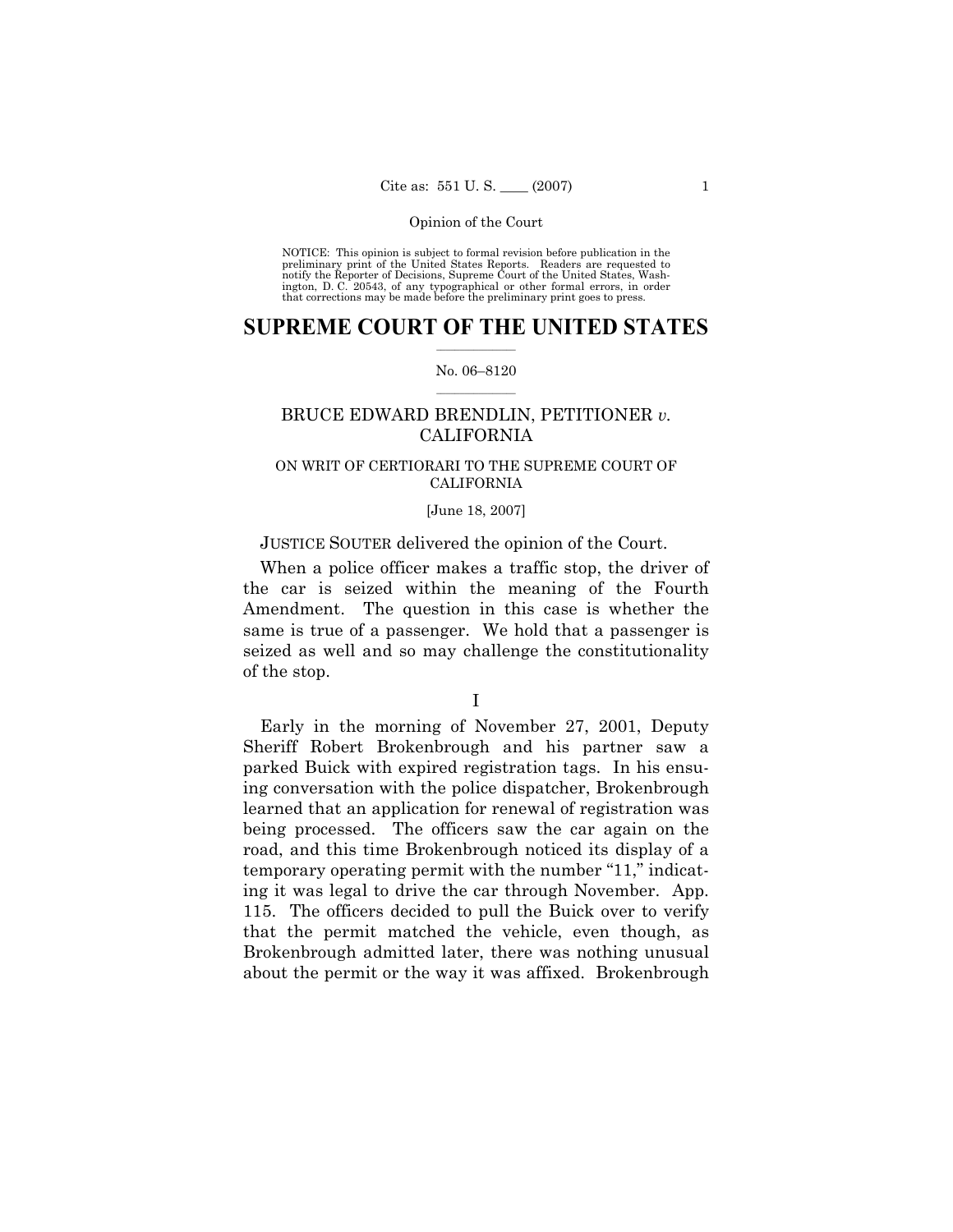## 2 BRENDLIN *v.* CALIFORNIA

#### Opinion of the Court

asked the driver, Karen Simeroth, for her license and saw a passenger in the front seat, petitioner Bruce Brendlin, whom he recognized as "one of the Brendlin brothers." *Id.,*  at 65. He recalled that either Scott or Bruce Brendlin had dropped out of parole supervision and asked Brendlin to identify himself.<sup>1</sup> Brokenbrough returned to his cruiser, called for backup, and verified that Brendlin was a parole violator with an outstanding no-bail warrant for his arrest. While he was in the patrol car, Brokenbrough saw Brendlin briefly open and then close the passenger door of the Buick. Once reinforcements arrived, Brokenbrough went to the passenger side of the Buick, ordered him out of the car at gunpoint, and declared him under arrest. When the police searched Brendlin incident to arrest, they found an orange syringe cap on his person. A patdown search of Simeroth revealed syringes and a plastic bag of a green leafy substance, and she was also formally arrested. Officers then searched the car and found tubing, a scale, and other things used to produce methamphetamine.

Brendlin was charged with possession and manufacture of methamphetamine, and he moved to suppress the evidence obtained in the searches of his person and the car as fruits of an unconstitutional seizure, arguing that the officers lacked probable cause or reasonable suspicion to make the traffic stop. He did not assert that his Fourth Amendment rights were violated by the search of Simeroth's vehicle, cf. *Rakas* v. *Illinois*, 439 U. S. 128 (1978), but claimed only that the traffic stop was an unlawful seizure of his person. The trial court denied the suppression motion after finding that the stop was lawful and Brendlin was not seized until Brokenbrough ordered him out of the car and formally arrested him. Brendlin

<sup>1</sup>The parties dispute the accuracy of the transcript of the suppression hearing and disagree as to whether Brendlin gave his name or the false name "Bruce Brown." App. 115.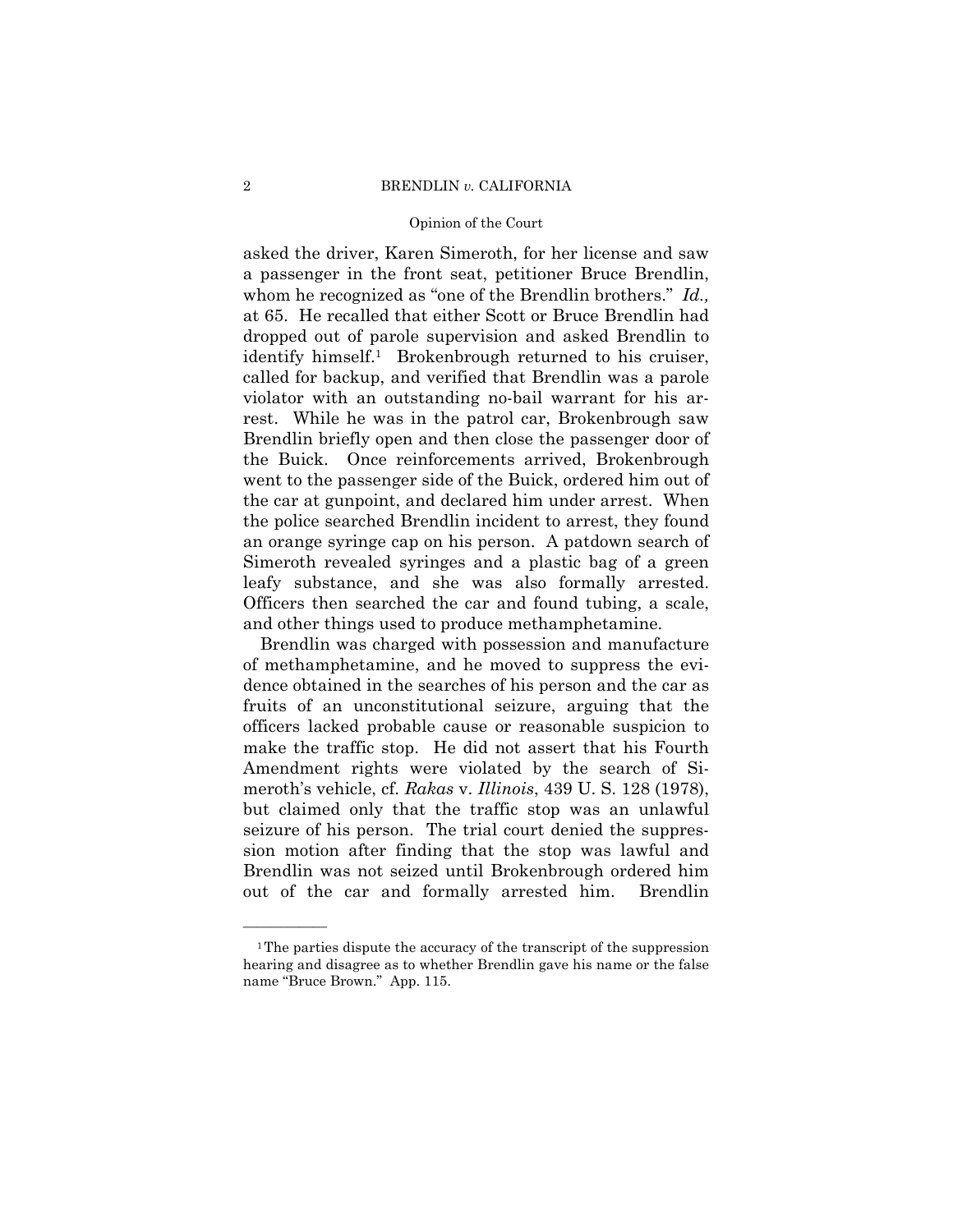pleaded guilty, subject to appeal on the suppression issue, and was sentenced to four years in prison.

The California Court of Appeal reversed the denial of the suppression motion, holding that Brendlin was seized by the traffic stop, which they held unlawful. 8 Cal. Rptr. 3d 882 (2004) (officially depublished). By a narrow majority, the Supreme Court of California reversed. The State Supreme Court noted California's concession that the officers had no reasonable basis to suspect unlawful operation of the car, 38 Cal. 4th 1107, 1114, 136 P. 3d 845, 848  $(2006)<sup>2</sup>$  but still held suppression unwarranted because a passenger "is not seized as a constitutional matter in the absence of additional circumstances that would indicate to a reasonable person that he or she was the subject of the peace officer's investigation or show of authority," *id*., at 1111, 136 P. 3d, at 846. The court reasoned that Brendlin was not seized by the traffic stop because Simeroth was its exclusive target, *id*., at 1118, 136 P. 3d, at 851, that a passenger cannot submit to an officer's show of authority while the driver controls the car, *id*., at 1118–1119, 135 P.3d, at 851–852, and that once a car has been pulled off the road, a passenger "would feel free to depart or otherwise to conduct his or her affairs as though the police were not present," *id*., at 1119, 136 P. 3d, at 852. In dissent, Justice Corrigan said that a traffic stop entails the seizure of a passenger even when the driver is the sole target of police investigation because a passenger is detained for the purpose of ensuring an officer's safety and would not feel free to leave the car without the officer's permission. *Id*., at 1125, 136 P. 3d, at 856.

We granted certiorari to decide whether a traffic stop

<sup>2</sup>California conceded that the police officers lacked reasonable suspicion to justify the traffic stop because a " 'vehicle with an application for renewal of expired registration would be expected to have a temporary operating permit.'"  $38$  Cal. 4th, at 1114, 136 P. 3d, at 848 (quoting Brief for Respondent California in No. S123133 (Sup. Ct. Cal.), p. 24).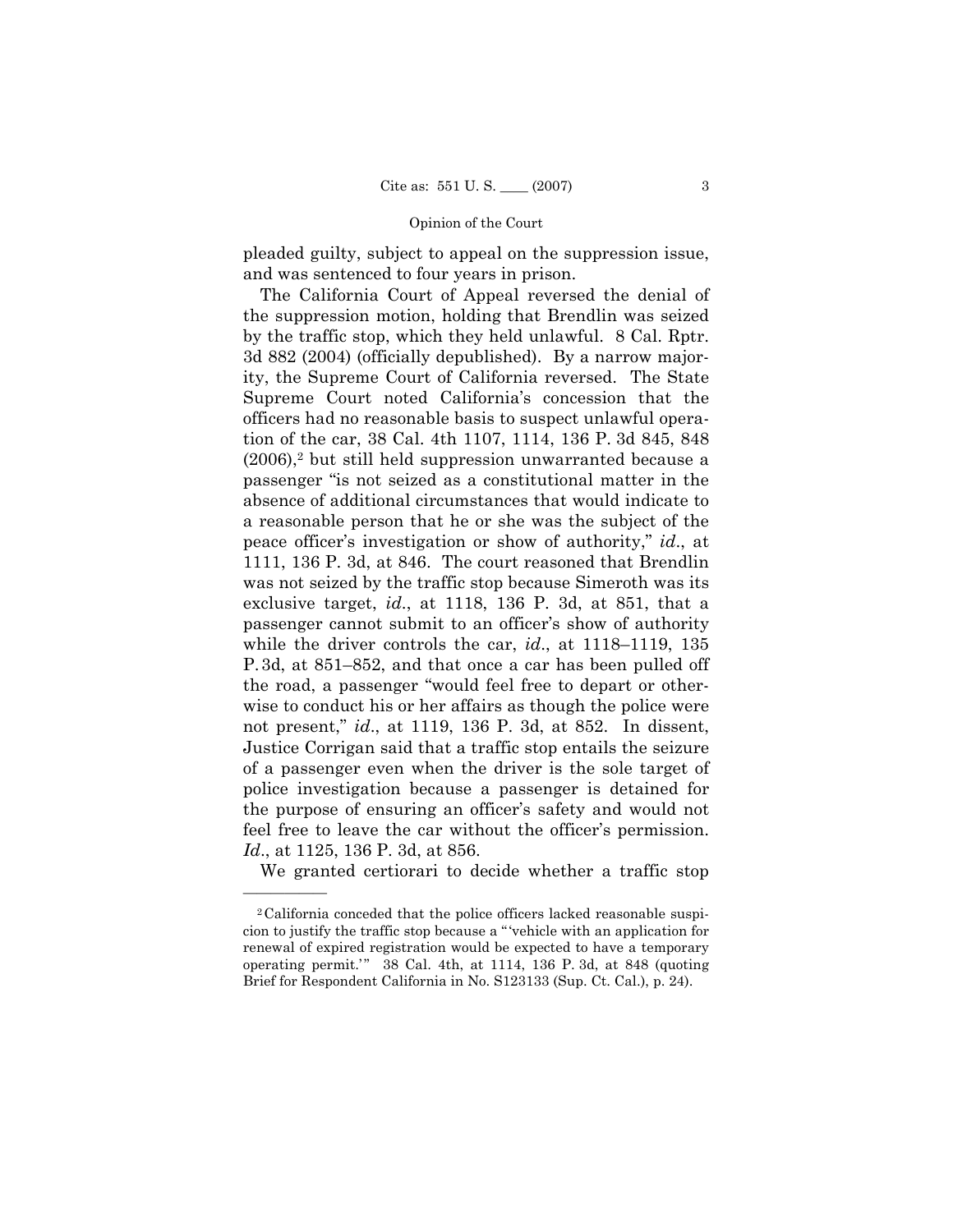subjects a passenger, as well as the driver, to Fourth Amendment seizure, 549 U.S. \_ (2007). We now vacate.

# II A

A person is seized by the police and thus entitled to challenge the government's action under the Fourth Amendment when the officer, "'by means of physical force or show of authority,'" terminates or restrains his freedom of movement, *Florida* v. *Bostick*, 501 U. S. 429, 434 (1991) (quoting *Terry* v. *Ohio*, 392 U. S. 1, 19, n. 16 (1968)), "*through means intentionally applied*," *Brower* v. *County of Inyo*, 489 U. S. 593, 597 (1989) (emphasis in original). Thus, an "unintended person . . . [may be] the object of the detention," so long as the detention is "willful" and not merely the consequence of "an unknowing act." *Id*., at 596; cf. *County of Sacramento* v. *Lewis*, 523 U. S. 833, 844 (1998) (no seizure where a police officer accidentally struck and killed a motorcycle passenger during a highspeed pursuit). A police officer may make a seizure by a show of authority and without the use of physical force, but there is no seizure without actual submission; otherwise, there is at most an attempted seizure, so far as the Fourth Amendment is concerned. See *California* v. *Hodari D.*, 499 U. S. 621, 626, n. 2 (1991); *Lewis*, *supra*, at 844, 845, n. 7.

When the actions of the police do not show an unambiguous intent to restrain or when an individual's submission to a show of governmental authority takes the form of passive acquiescence, there needs to be some test for telling when a seizure occurs in response to authority, and when it does not. The test was devised by Justice Stewart in *United States* v. *Mendenhall*, 446 U. S. 544 (1980), who wrote that a seizure occurs if "in view of all of the circumstances surrounding the incident, a reasonable person would have believed that he was not free to leave," *id*., at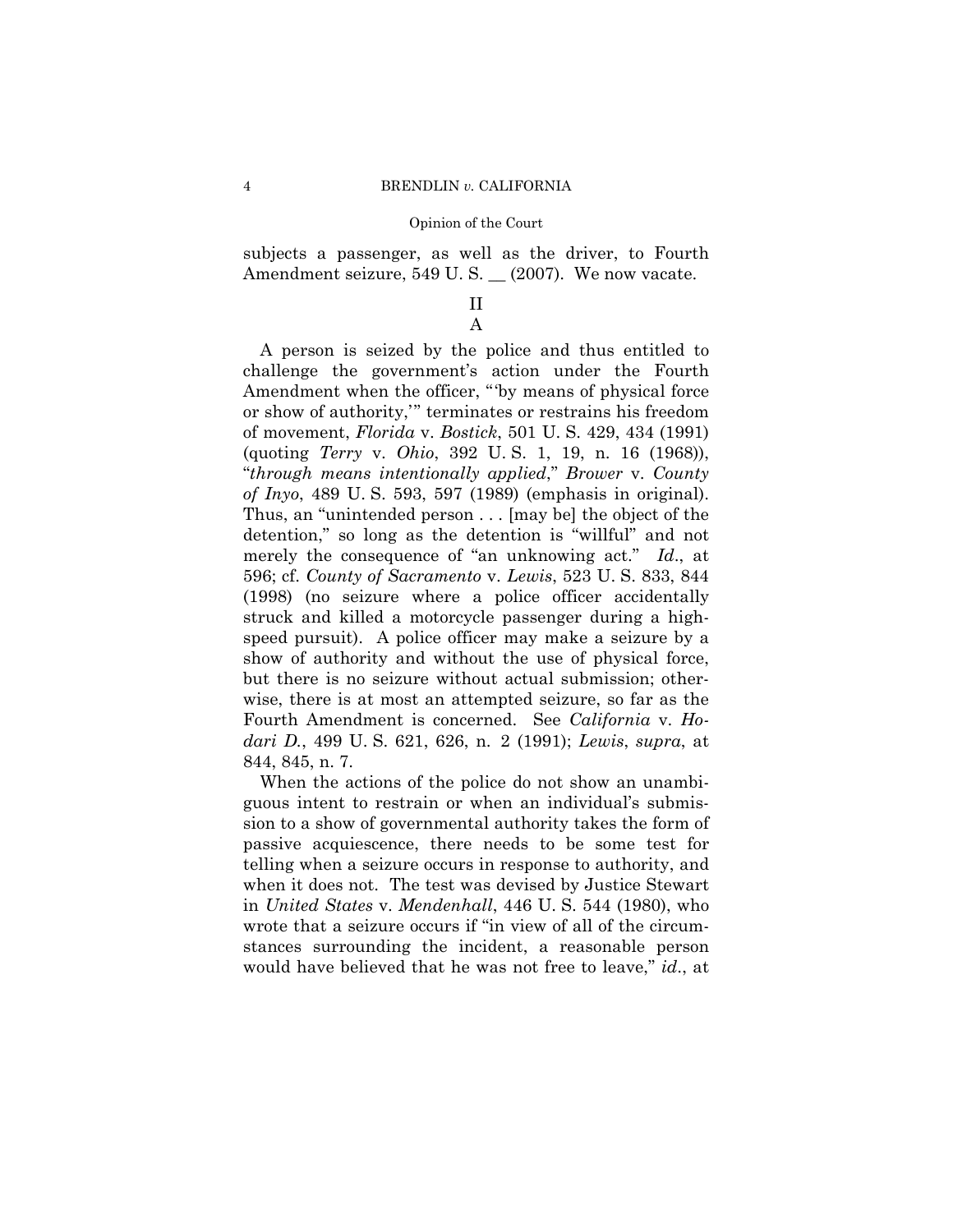554 (principal opinion). Later on, the Court adopted Justice Stewart's touchstone, see, *e.g*., *Hodari D*., *supra*, at 627; *Michigan* v. *Chesternut*, 486 U. S. 567, 573 (1988); *INS* v. *Delgado*, 466 U. S. 210, 215 (1984), but added that when a person "has no desire to leave" for reasons unrelated to the police presence, the "coercive effect of the encounter" can be measured better by asking whether "a reasonable person would feel free to decline the officers' requests or otherwise terminate the encounter," *Bostick*, *supra*, at 435–436; see also *United States* v. *Drayton*, 536 U. S. 194, 202 (2002).

The law is settled that in Fourth Amendment terms a traffic stop entails a seizure of the driver "even though the purpose of the stop is limited and the resulting detention quite brief." *Delaware* v. *Prouse*, 440 U. S. 648, 653 (1979); see also *Whren* v. *United States*, 517 U. S. 806, 809–810 (1996). And although we have not, until today, squarely answered the question whether a passenger is also seized, we have said over and over in dicta that during a traffic stop an officer seizes everyone in the vehicle, not just the driver. See, *e.g.*, *Prouse*, *supra*, at 653 ("[S]topping an automobile and detaining its occupants constitute a 'seizure' within the meaning of [the Fourth and Fourteenth] Amendments"); *Colorado* v. *Bannister*, 449 U. S. 1, 4, n. 3 (1980) *(per curiam)* ("There can be no question that the stopping of a vehicle and the detention of its occupants constitute a 'seizure' within the meaning of the Fourth Amendment"); *Berkemer* v. *McCarty*, 468 U. S. 420, 436–437 (1984) ("[W]e have long acknowledged that stopping an automobile and detaining its occupants constitute a seizure" (internal quotation marks omitted)); *United States* v. *Hensley*, 469 U. S. 221, 226 (1985) ("[S]topping a car and detaining its occupants constitute a seizure"); *Whren*, *supra*, at 809–810 ("Temporary detention of individuals during the stop of an automobile by the police, even if only for a brief period and for a limited purpose,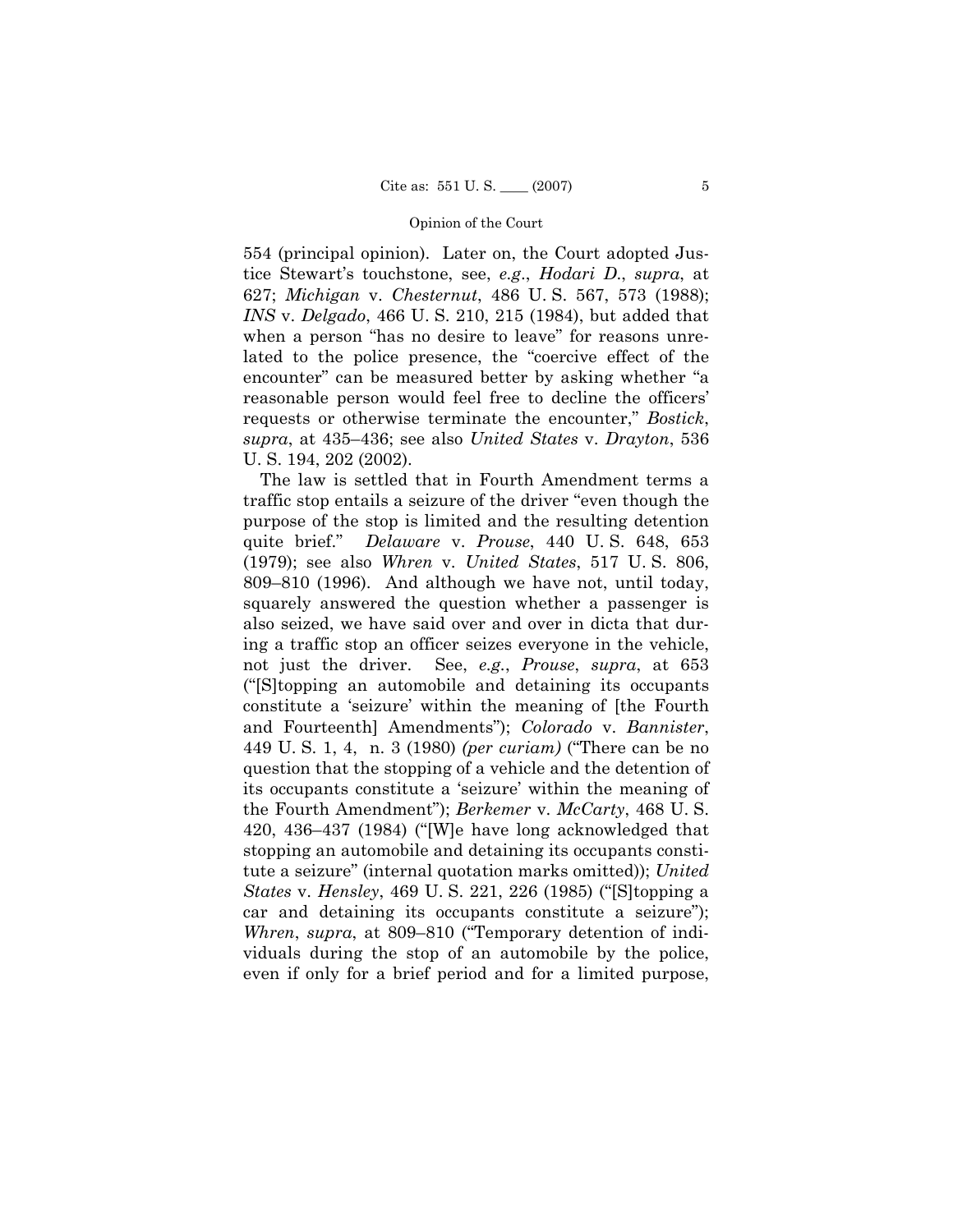constitutes a 'seizure' of 'persons' within the meaning of [the Fourth Amendment]").

We have come closest to the question here in two cases dealing with unlawful seizure of a passenger, and neither time did we indicate any distinction between driver and passenger that would affect the Fourth Amendment analysis. *Delaware* v. *Prouse* considered grounds for stopping a car on the road and held that Prouse's suppression motion was properly granted. We spoke of the arresting officer's testimony that Prouse was in the back seat when the car was pulled over, see 440 U. S., at 650, n. 1, described Prouse as an occupant, not as the driver, and referred to the car's "occupants" as being seized, *id*., at 653. Justification for stopping a car was the issue again in *Whren* v. *United States*, where we passed upon a Fourth Amendment challenge by two petitioners who moved to suppress drug evidence found during the course of a traffic stop. See 517 U. S., at 809. Both driver and passenger claimed to have been seized illegally when the police stopped the car; we agreed and held suppression unwarranted only because the stop rested on probable cause. *Id*., at 809–810, 819.

B

The State concedes that the police had no adequate justification to pull the car over, see n. 2, *supra*, but argues that the passenger was not seized and thus cannot claim that the evidence was tainted by an unconstitutional stop. We resolve this question by asking whether a reasonable person in Brendlin's position when the car stopped would have believed himself free to "terminate the encounter" between the police and himself. *Bostick*, *supra*, at 436. We think that in these circumstances any reasonable passenger would have understood the police officers to be exercising control to the point that no one in the car was free to depart without police permission.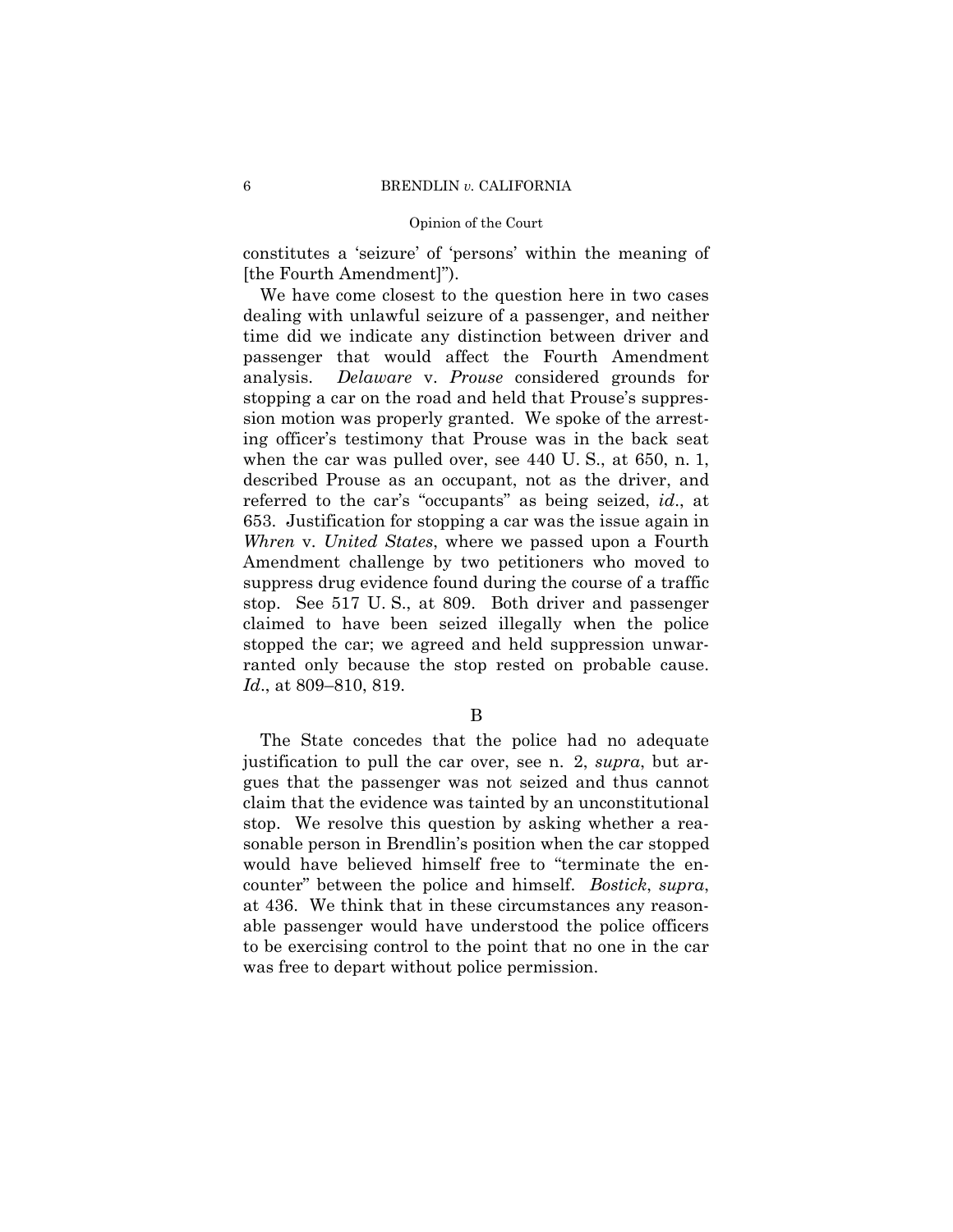A traffic stop necessarily curtails the travel a passenger has chosen just as much as it halts the driver, diverting both from the stream of traffic to the side of the road, and the police activity that normally amounts to intrusion on "privacy and personal security" does not normally (and did not here) distinguish between passenger and driver. *United States* v. *Martinez-Fuerte*, 428 U. S. 543, 554 (1976). An officer who orders one particular car to pull over acts with an implicit claim of right based on fault of some sort, and a sensible person would not expect a police officer to allow people to come and go freely from the physical focal point of an investigation into faulty behavior or wrongdoing. If the likely wrongdoing is not the driving, the passenger will reasonably feel subject to suspicion owing to close association; but even when the wrongdoing is only bad driving, the passenger will expect to be subject to some scrutiny, and his attempt to leave the scene would be so obviously likely to prompt an objection from the officer that no passenger would feel free to leave in the first place. Cf. *Drayton*, *supra*, at 197–199, 203–204 (finding no seizure when police officers boarded a stationary bus and asked passengers for permission to search for drugs).3

It is also reasonable for passengers to expect that a police officer at the scene of a crime, arrest, or investigation will not let people move around in ways that could jeopardize his safety. In *Maryland* v. *Wilson*, 519 U. S. 408 (1997), we held that during a lawful traffic stop an officer may order a passenger out of the car as a precau-

<sup>3</sup>Of course, police may also stop a car solely to investigate a passenger's conduct. See, *e.g*., *United States* v. *Rodriguez-Diaz*, 161 F. Supp. 2d 627, 629, n. 1 (Md. 2001) (passenger's violation of local seatbelt law); *People* v. *Roth*, 85 P. 3d 571, 573 (Colo. App. 2003) (passenger's violation of littering ordinance). Accordingly, a passenger cannot assume, merely from the fact of a traffic stop, that the driver's conduct is the cause of the stop.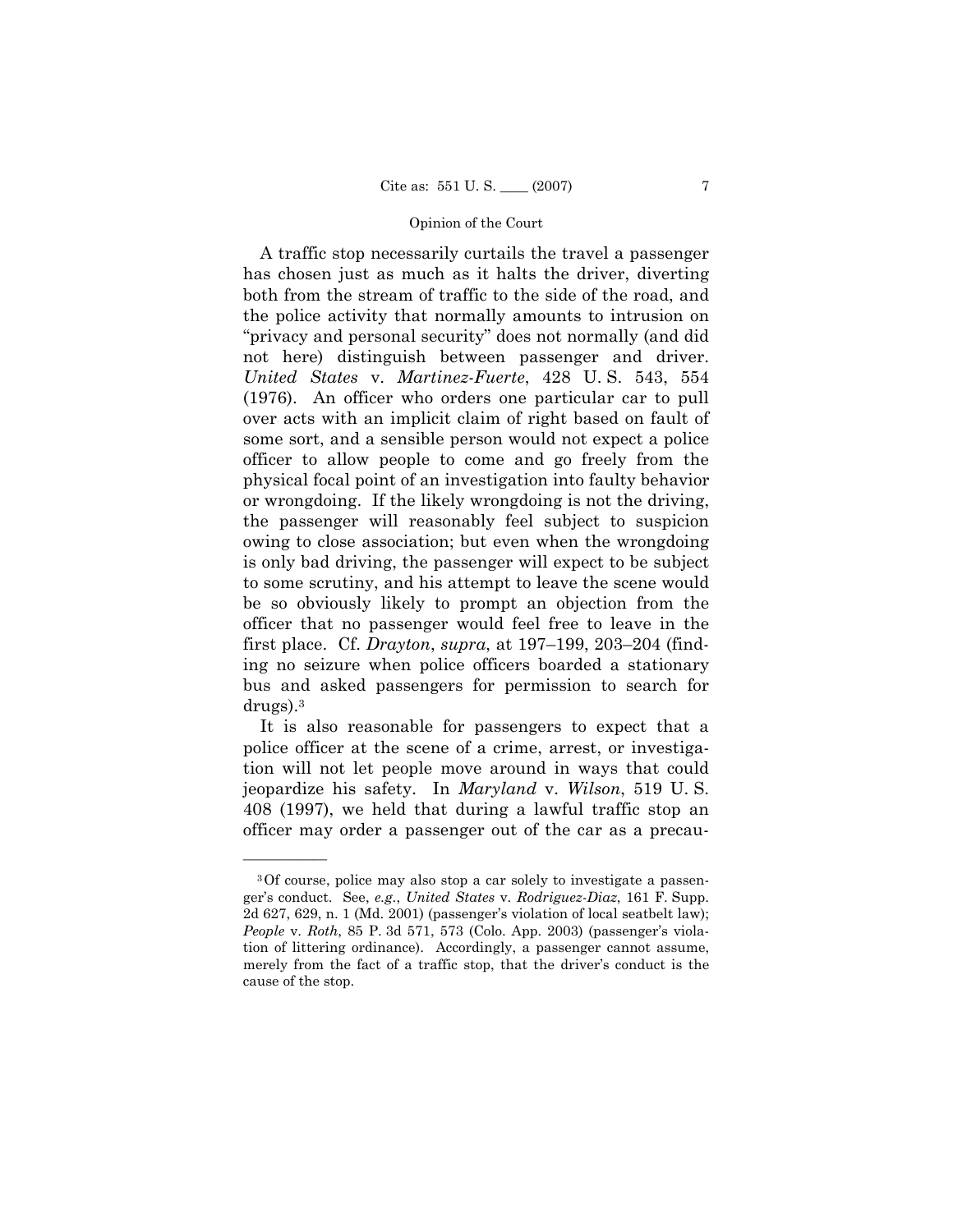tionary measure, without reasonable suspicion that the passenger poses a safety risk. *Id*., at 414–415; cf. *Pennsylvania* v. *Mimms*, 434 U. S. 106 (1977) *(per curiam)* (driver may be ordered out of the car as a matter of course). In fashioning this rule, we invoked our earlier statement that "'[t]he risk of harm to both the police and the occupants is minimized if the officers routinely exercise unquestioned command of the situation.'" *Wilson*, *supra*, at 414 (quoting *Michigan* v. *Summers*, 452 U. S. 692, 702–703 (1981)). What we have said in these opinions probably reflects a societal expectation of "'unquestioned [police] command'" at odds with any notion that a passenger would feel free to leave, or to terminate the personal encounter any other way, without advance permission. *Wilson*, *supra*, at 414.4

Our conclusion comports with the views of all nine Federal Courts of Appeals, and nearly every state court, to have ruled on the question. See *United States* v. *Kimball*, 25 F. 3d 1, 5 (CA1 1994); *United States* v. *Mosley*, 454 F. 3d 249, 253 (CA3 2006); *United States* v. *Rusher*, 966 F. 2d 868, 874, n. 4 (CA4 1992); *United States* v. *Grant*, 349 F. 3d 192, 196 (CA5 2003); *United States* v. *Perez*, 440 F. 3d 363, 369 (CA6 2006); *United States* v. *Powell*, 929 F. 2d 1190, 1195 (CA7 1991); *United States* v. *Ameling*, 328 F. 3d 443, 446–447, n. 3 (CA8 2003); *United States* v. *Twilley*, 222 F. 3d 1092, 1095 (CA9 2000); *United States* v. *Eylicio-Montoya*, 70 F. 3d 1158, 1163–1164 (CA10 1995); *State* v. *Bowers*, 334 Ark. 447, 451–452, 976 S. W. 2d 379, 381–382 (1998); *State* v. *Haworth*, 106 Idaho 405, 405– 406, 679 P. 2d 1123, 1123–1124 (1984); *People* v. *Bunch*,

<sup>4</sup>Although the State Supreme Court inferred from Brendlin's decision to open and close the passenger door during the traffic stop that he was "awar[e] of the available options," 38 Cal. 4th 1107, 1120, 136 P. 3d 845, 852 (2006), this conduct could equally be taken to indicate that Brendlin felt compelled to remain inside the car. In any event, the test is not what Brendlin felt but what a reasonable passenger would have understood.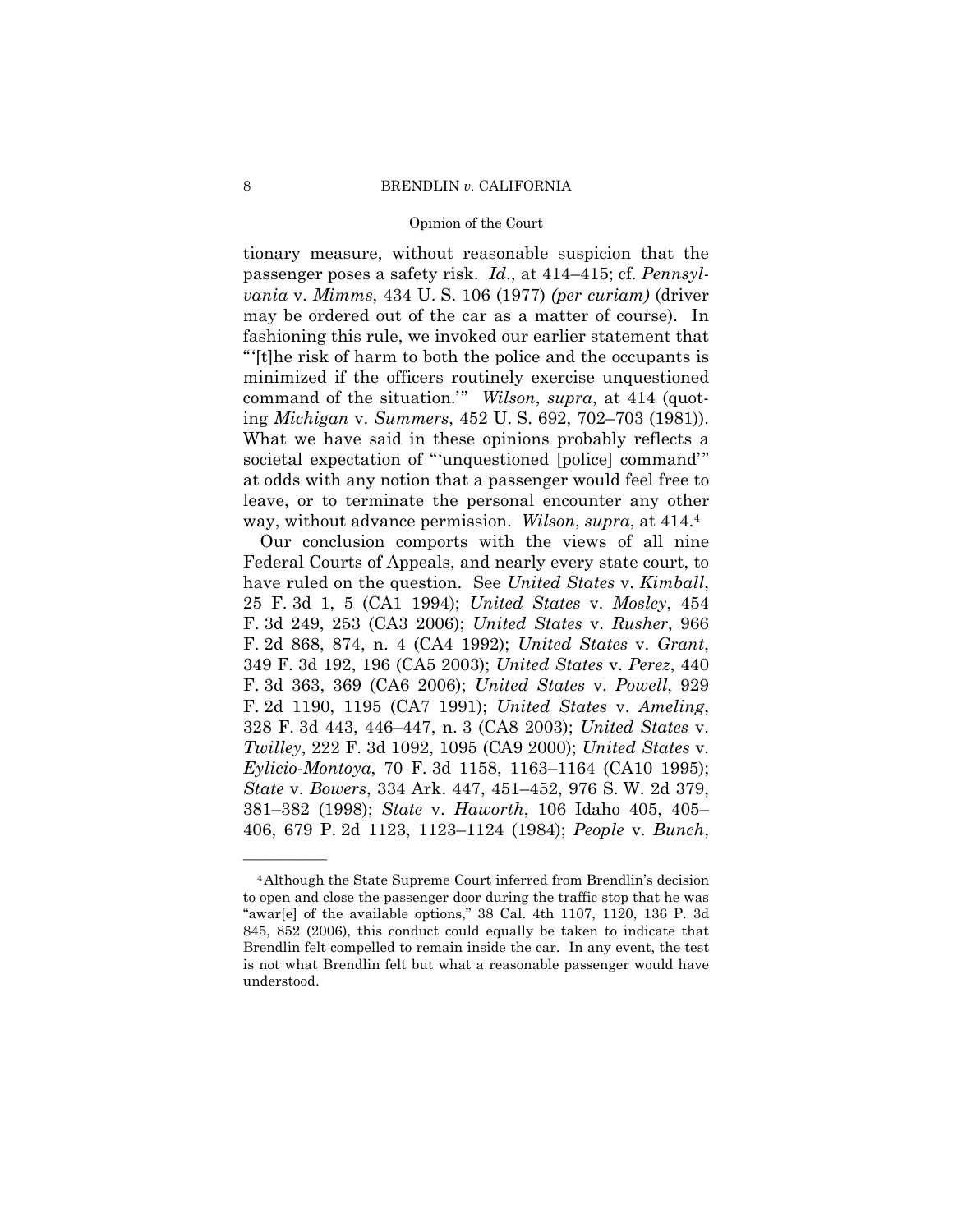207 Ill. 2d 7, 13, 796 N. E. 2d 1024, 1029 (2003); *State* v. *Eis*, 348 N. W. 2d 224, 226 (Iowa 1984); *State* v. *Hodges*, 252 Kan. 989, 1002–1005, 851 P. 2d 352, 361–362 (1993); *State* v. *Carter*, 69 Ohio St. 3d 57, 63, 630 N. E. 2d 355, 360 (1994) *(per curiam); State* v. *Harris*, 206 Wis. 2d 243, 253–258, 557 N. W. 2d 245, 249–251 (1996). And the treatise writers share this prevailing judicial view that a passenger may bring a Fourth Amendment challenge to the legality of a traffic stop. See, *e.g.*, 6 W. LaFave, Search and Seizure §11.3(e), pp. 194, 195, and n. 277 (4th ed. 2004 and Supp. 2007) ("If either the stopping of the car, the length of the passenger's detention thereafter, or the passenger's removal from it are unreasonable in a Fourth Amendment sense, then surely the passenger has standing to object to those constitutional violations and to have suppressed any evidence found in the car which is their fruit" (footnote omitted)); 1 W. Ringel, Searches & Seizures, Arrests and Confessions §11:20, p. 11–98 (2d ed. 2007) ("[A] law enforcement officer's stop of an automobile results in a seizure of both the driver and the passenger").<sup>5</sup>

 $\mathcal{C}$ 

The contrary conclusion drawn by the Supreme Court of California, that seizure came only with formal arrest, reflects three premises as to which we respectfully disagree. First, the State Supreme Court reasoned that Brendlin was not seized by the stop because Deputy Sheriff Brokenbrough only intended to investigate Simeroth and did not direct a show of authority toward Brendlin. The court saw Brokenbrough's "flashing lights [as] directed at the driver," and pointed to the lack of record evidence that Brokenbrough "was even aware [Brendlin]

<sup>5</sup>Only two State Supreme Courts, other than California's, have stood against this tide of authority. See *People* v. *Jackson*, 39 P. 3d 1174, 1184–1186 (Colo. 2002) (en banc); *State* v. *Mendez*, 137 Wash. 2d 208, 222–223, 970 P. 2d 722, 729 (1999) (en banc).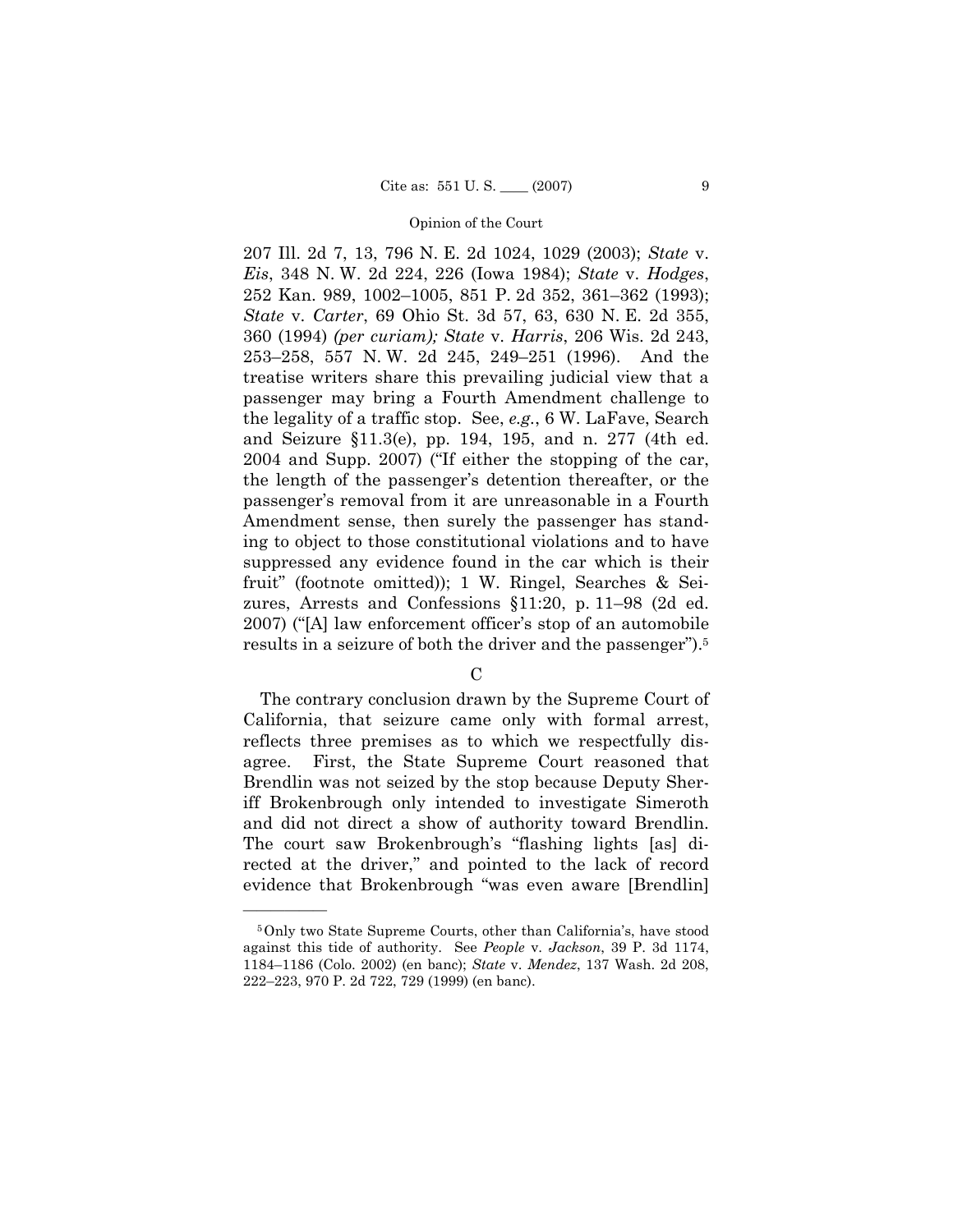was in the car prior to the vehicle stop." 38 Cal. 4th, at 1118, 136 P. 3d, at 851. But that view of the facts ignores the objective *Mendenhall* test of what a reasonable passenger would understand. To the extent that there is anything ambiguous in the show of force (was it fairly seen as directed only at the driver or at the car and its occupants?), the test resolves the ambiguity, and here it leads to the intuitive conclusion that all the occupants were subject to like control by the successful display of authority. The State Supreme Court's approach, on the contrary, shifts the issue from the intent of the police as objectively manifested to the motive of the police for taking the intentional action to stop the car, and we have repeatedly rejected attempts to introduce this kind of subjectivity into Fourth Amendment analysis. See, *e.g.*, *Whren*, 517 U. S., at 813 ("Subjective intentions play no role in ordinary, probable-cause Fourth Amendment analysis"); *Chesternut*, 486 U. S., at 575, n. 7 ("[T]he subjective intent of the officers is relevant to an assessment of the Fourth Amendment implications of police conduct only to the extent that that intent has been conveyed to the person confronted"); *Mendenhall*, 446 U. S., at 554, n. 6 (principal opinion) (disregarding a Government agent's subjective intent to detain Mendenhall); cf. *Rakas*, 439 U. S., at 132– 135 (rejecting the "target theory" of Fourth Amendment standing, which would have allowed "any criminal defendant at whom a search was directed" to challenge the legality of the search (internal quotation marks omitted)).

California defends the State Supreme Court's ruling on this point by citing our cases holding that seizure requires a purposeful, deliberate act of detention. See Brief for Respondent 9–14. But *Chesternut*, *supra*, answers that argument. The intent that counts under the Fourth Amendment is the "intent [that] has been conveyed to the person confronted," *id*., at 575, n. 7, and the criterion of willful restriction on freedom of movement is no invitation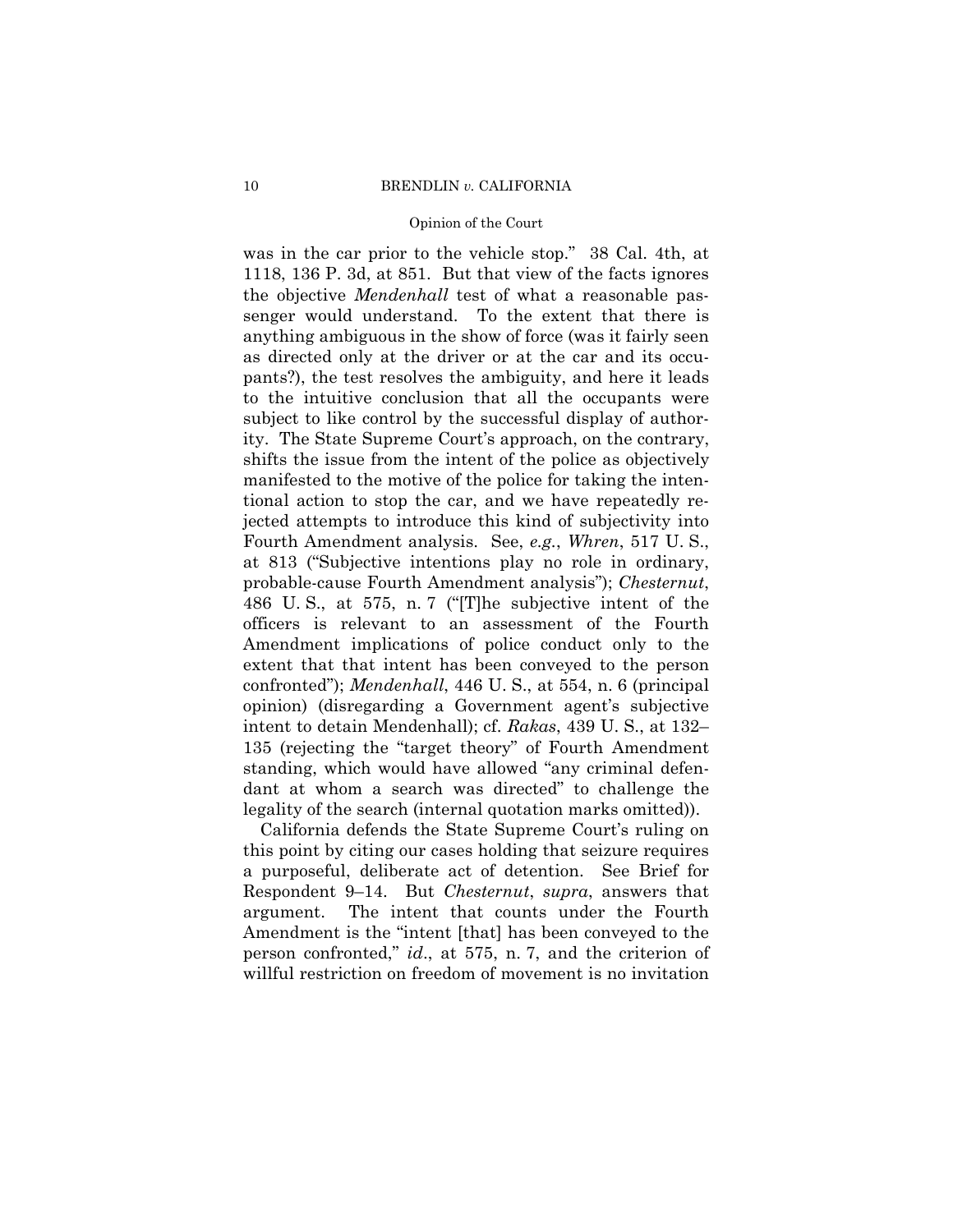to look to subjective intent when determining who is seized. Our most recent cases are in accord on this point. In *Lewis*, 523 U. S. 833, we considered whether a seizure occurred when an officer accidentally ran over a passenger who had fallen off a motorcycle during a high-speed chase, and in holding that no seizure took place, we stressed that the officer stopped Lewis's movement by accidentally crashing into him, not "through means intentionally applied." *Id*., at 844 (emphasis deleted). We did not even consider, let alone emphasize, the possibility that the officer had meant to detain the driver only and not the passenger. Nor is *Brower*, 489 U. S. 593, to the contrary, where it was dispositive that "Brower was meant to be stopped by the physical obstacle of the roadblock—and that he was so stopped." *Id*., at 599. California reads this language to suggest that for a specific occupant of the car to be seized he must be the motivating target of an officer's show of authority, see Brief for Respondent 12, as if the thrust of our observation were that Brower, and not someone else, was "meant to be stopped." But our point was not that Brower alone was the target but that officers detained him "through means intentionally applied"; if the car had had another occupant, it would have made sense to hold that he too had been seized when the car collided with the roadblock. Neither case, then, is at odds with our holding that the issue is whether a reasonable passenger would have perceived that the show of authority was at least partly directed at him, and that he was thus not free to ignore the police presence and go about his business.

Second, the Supreme Court of California assumed that Brendlin, "as the passenger, had no ability to submit to the deputy's show of authority" because only the driver was in control of the moving vehicle. 38 Cal. 4th, at 1118, 1119, 136 P. 3d, at 852. But what may amount to submission depends on what a person was doing before the show of authority: a fleeing man is not seized until he is physi-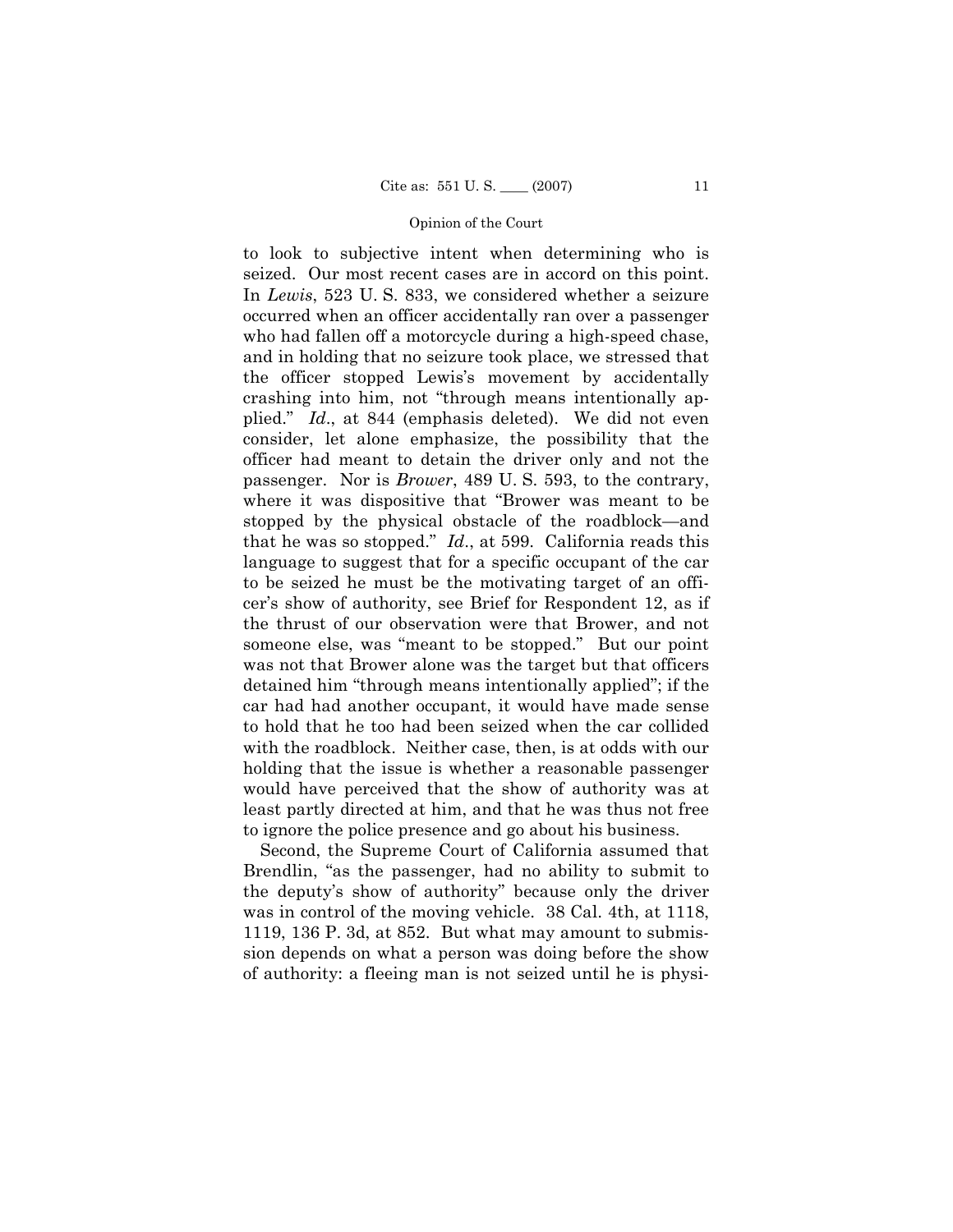cally overpowered, but one sitting in a chair may submit to authority by not getting up to run away. Here, Brendlin had no effective way to signal submission while the car was still moving on the roadway, but once it came to a stop he could, and apparently did, submit by staying inside.

Third, the State Supreme Court shied away from the rule we apply today for fear that it "would encompass even those motorists following the vehicle subject to the traffic stop who, by virtue of the original detention, are forced to slow down and perhaps even come to a halt in order to accommodate that vehicle's submission to police authority." *Id.,* at 1120, 136 P. 3d, at 853. But an occupant of a car who knows that he is stuck in traffic because another car has been pulled over (like the motorist who can't even make out why the road is suddenly clogged) would not perceive a show of authority as directed at him or his car. Such incidental restrictions on freedom of movement would not tend to affect an individual's "sense of security and privacy in traveling in an automobile." *Prouse*, 440 U. S., at 662. Nor would the consequential blockage call for a precautionary rule to avoid the kind of "arbitrary and oppressive interference by [law] enforcement officials with the privacy and personal security of individuals" that the Fourth Amendment was intended to limit. *Martinez-Fuerte*, 428 U. S., at 554.6

Indeed, the consequence to worry about would not flow from our conclusion, but from the rule that almost all courts have rejected. Holding that the passenger in a

<sup>6</sup>California claims that, under today's rule, "all taxi cab and bus passengers would be 'seized' under the Fourth Amendment when the cab or bus driver is pulled over by the police for running a red light." Brief for Respondent 23. But the relationship between driver and passenger is not the same in a common carrier as it is in a private vehicle, and the expectations of police officers and passengers differ accordingly. In those cases, as here, the crucial question would be whether a reasonable person in the passenger's position would feel free to take steps to terminate the encounter.